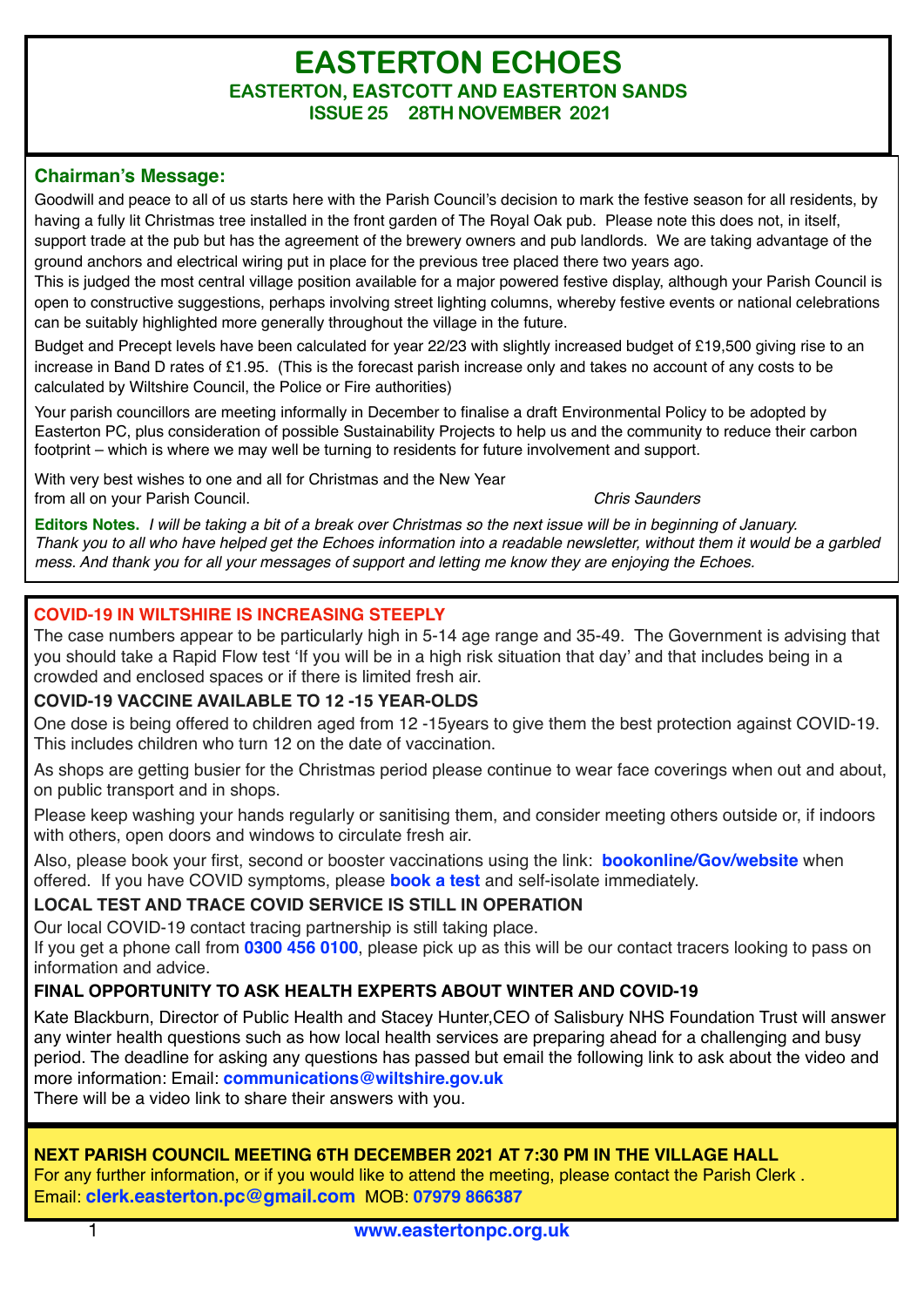Easterton Parish Council will be discussing potential sustainable community projects to help us all towards reducing our carbon footprint but here are some general suggestions that may be useful

## **FROM THE ENERGY TRUST**

"Unlike the world leaders who recently attended COP26, most of us don't run a country. But the one thing we have in common is that each of us has a carbon footprint.

Your carbon footprint is the amount of greenhouse gas you create through your own day-to-day activity

As you might imagine, not everyone's carbon footprint is equal. It can vary depending on your lifestyle, your income, and where you live."

#### **TOP TIPS TO HELP REDUCE YOUR CARBON FOOTPRINT**

**Learn more about the Climate emergency**

**Use low energy light bulbs** - this could reduce CO2 emissions by up to 65 Kg per year. this is the equivalent to driving your car 220 miles

**Draught proof your home** - windows, doors, floorboards and chimneys are the prime places to draught proof.

**Walk or cycle more often if you can** 

#### **Consider Switching to an Air Source or ground source Heat Pump if possible**

**Turn your hot cylinder temperature down** to 40/50%, turn your heating down or off in rooms you don't use. put in new heating controls such as thermostat radiator valves.

**Choose any new electrical appliances -** that have a high energy efficiency rating

**Reduce your energy use by making small changes to your habits -** Frequency of use such as washing machines or tumble dryers is one factor, choose eco modes and on those sunny windy days, use the washing line outside.

**Buy Preloved nappies** - this works out cheaper (£200) and more climate friendly, while the equivalent is 4000 disposable nappies per child costing in region of £1500

**Compost your coffee** - Hydrangeas love it.

**Don't throw food away - freeze it -** Food waste is big in this country. Use your freezer for all suitable foods to use at another time - About 1/4 of food produced in the world for human consumption is wasted - that is 1.3billion tonnes p year. This ends up in landfill and produces methane gas, speeding up the impact on climate change.

**Use reusable period products -** this comes in the form of a menstrual cup and will last for years. Also there is new underwear designed to act as a sanitary pad with no disposable materials. they can be washed in the washing machine and will last for years with proper care.

**Reduce, Reuse or Recycle -** Look out for the **TERRACYCLE** symbol on your wrappings, especially on packaging such as Crisps, Animal food packs, DishWasher packs, biscuit packs to name but a few. for more valuable information on what , who and how look on the following website: **[www.terracycle.com](http://www.terracycle.com)**

#### **FOR MORE USEFUL INFORMATION**

Take a look on the **ENERGY TRUST** website for more information on how you might be able to help lower your carbon footprint.

**[website:energysavingtrust.org.uk/what-can-i-do-to-help-stop-climate-change/](https://energysavingtrust.org.uk/what-can-i-do-to-help-stop-climate-change/)**

# **Useful websites to investigate for what you can do for Climate, Environment and Energy**

**CENTRE OF ALTERNATIVE TECHNOLOGY (CAT),** Macchynlleth, Wales: **[www.cat.org.uk](http://www.cat.org.uk)**

#### **BUGLIFE and CREATING B-LINES ACROSS BRITAIN: [www.buglife.org.uk](http://www.buglife.org.uk)**

**RSPB** has many ideas and practical help in helping wildlife and climate: **[www.rspb.org.uk](http://www.rspb.org.uk) Ellen MacArthur's Circular Economy Foundation:** 

To transform our throwaway culture into one where waste is eliminated, resources recirculated and nature regenerated. *networrestand manufoundation.org* **[www.ellenmacarthurfoundation.org](http://www.ellenmacarthurfoundation.org) One Step Greener: www.[together-for-our-planet.ukcop26.org/onestepgreener/](https://together-for-our-planet.ukcop26.org/onestepgreener/)**

### **Do Nation: www.wearedonation.com**

# **: Home Improvements**

If you have a low EPC rating on your home of D, E, F or G **and** an income under £30000 you may be eligible for home improvements grants up to £10000. For more information: **[www.swindonwiltshire-lad-applications.com](http://www.swindonwiltshire-lad-applications.com)**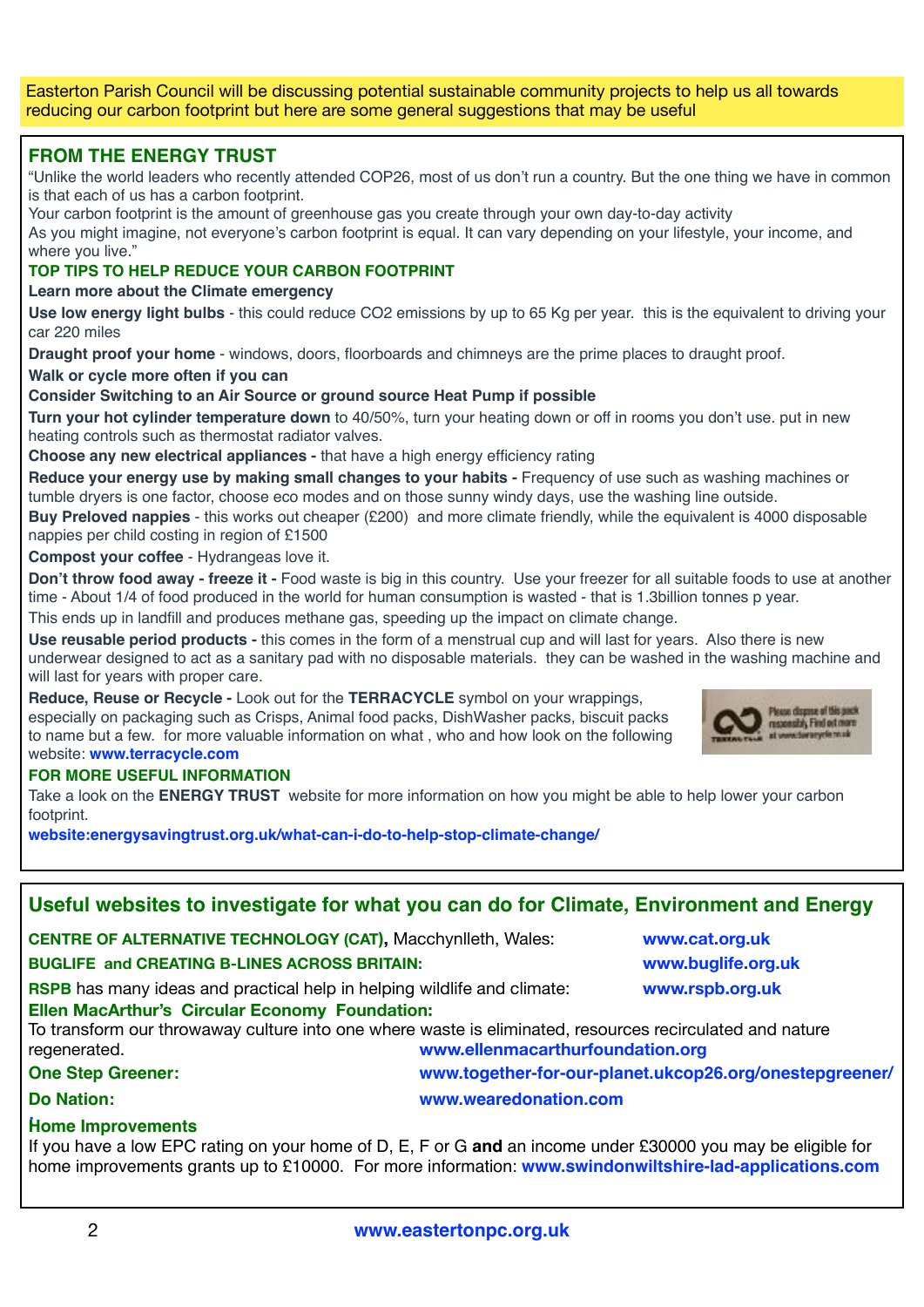# **St Barnabas Church - December News and Christmas Service dates**

December is a pretty busy month in the church's calendar, I think most things have already been mentioned as 'in the future', but now it's here and so these are final notices. I do hope there is something for everyone here and that this Christmas is an enjoyable one and as Covid free as possible.

Firstly, a disappointment - sadly there wasn't enough support for the Christmas Tree Festival so we have had to abandon the idea for this year - though I think we will probably try again next year.

**THE TOY SERVICE** is an annual event which we share with Trinity Church and St Mary's, Market Lavington. It will take place in St Barnabas, we ask people to bring along toys, either new or in good condition. We collect them and deliver them to the Salvation Army who organise them into gifts for needy children in this area. Please donate them unwrapped so that they can be sent to children appropriately, either girl or boy and of course appropriate age presents. And thank you in advance for your gifts.

**THE CHRISTINGLE SERVICE.** All the children at the service receive a Christingle. The money from the collection all goes to The Children's Society. A basket of Christingle boxes are available to collect from the church (open daily). PLEASE take one home and put in any loose coins you have and bring along the box to The Christingle Service. This is a lovely start to Christmas for the children and usually well attended.

**CHRISTMAS FUND RAISER** Sally Bullock will make you a large, beautiful wreath for your front door (or suitable for a grave) at a cost of £20 of which she will give £5 to church funds. There is an order list inside the church (on the font) to order a wreath in a variety of colours, which will then be delivered on the 8th, 9th or 10th December (when you will be expected to pay). Sally's wreaths are lovely so please take advantage of her generous offer. Pat Morrison

| <b>DATE</b>             | TIME                | <b>SERVICE</b>                                                         | <b>PLACE</b>              |
|-------------------------|---------------------|------------------------------------------------------------------------|---------------------------|
| 12th Dec                | 11:00am             | Toy Service jointly with St Mary's - toys for<br><b>Salvation Army</b> | <b>St Barnabas Church</b> |
| 18th/19th<br><b>Dec</b> | 11:00am             | Communion Service                                                      | <b>St Barnabas Church</b> |
| 19th Dec                | 6:30 <sub>pm</sub>  | <b>Traditional Carol Service</b>                                       | <b>St Barnabas Church</b> |
| 22nd Dec                | 4:00 <sub>pm</sub>  | <b>Christingle Service</b>                                             | <b>St Barnabas Church</b> |
| 24th                    | 10:00 <sub>pm</sub> | Traditional Christmas 'midnight' Communion                             | <b>St Barnabas Church</b> |

# **REPLACEMENT OF WOODEN CROSS AT ST BARNABAS' REMEMBRANCE GARDEN WE WILL REMEMBER**

The little Garden of Remembrance is in the churchyard at St Barnabas and is the Village's **only** focal point for Remembrance. Originally designed by David and Carol Part, it is small and simple – a circle of rosemary, with a wooden cross made from the branches of a tree felled in the churchyard.

But the wooden cross has fallen victim to time and weather and has deteriorated badly and must now be replaced.

Sadly, Carol died last year. She had been such a good friend to many in our villages, and fundraised for our Village Hall, St Barnabas and The Friends of Erlestoke Prison. True to herself, she left a small bequest which is being put towards a new, more permanent replacement.

Will you help us raise £1500 to get this project underway? You can make a donation – however small or however large - so that we can build on Carol's bequest, and provide a fitting and lasting focal point of Remembrance within the Village.

If you would like to support this appeal, please get in contact with either:

Sue Allen at 57 the High Street email: **[sue.allen331@googlemail.com](mailto:sue.allen331@googlemail.com)** or Gordon Somerville at 22 White Street email: **[gordon.somerville@gmail.com](mailto:no_reply@apple.com)**

# **LET'S SEE IF WE CAN GET THIS DONE BY REMEMBRANCE SUNDAY NEXT YEAR!**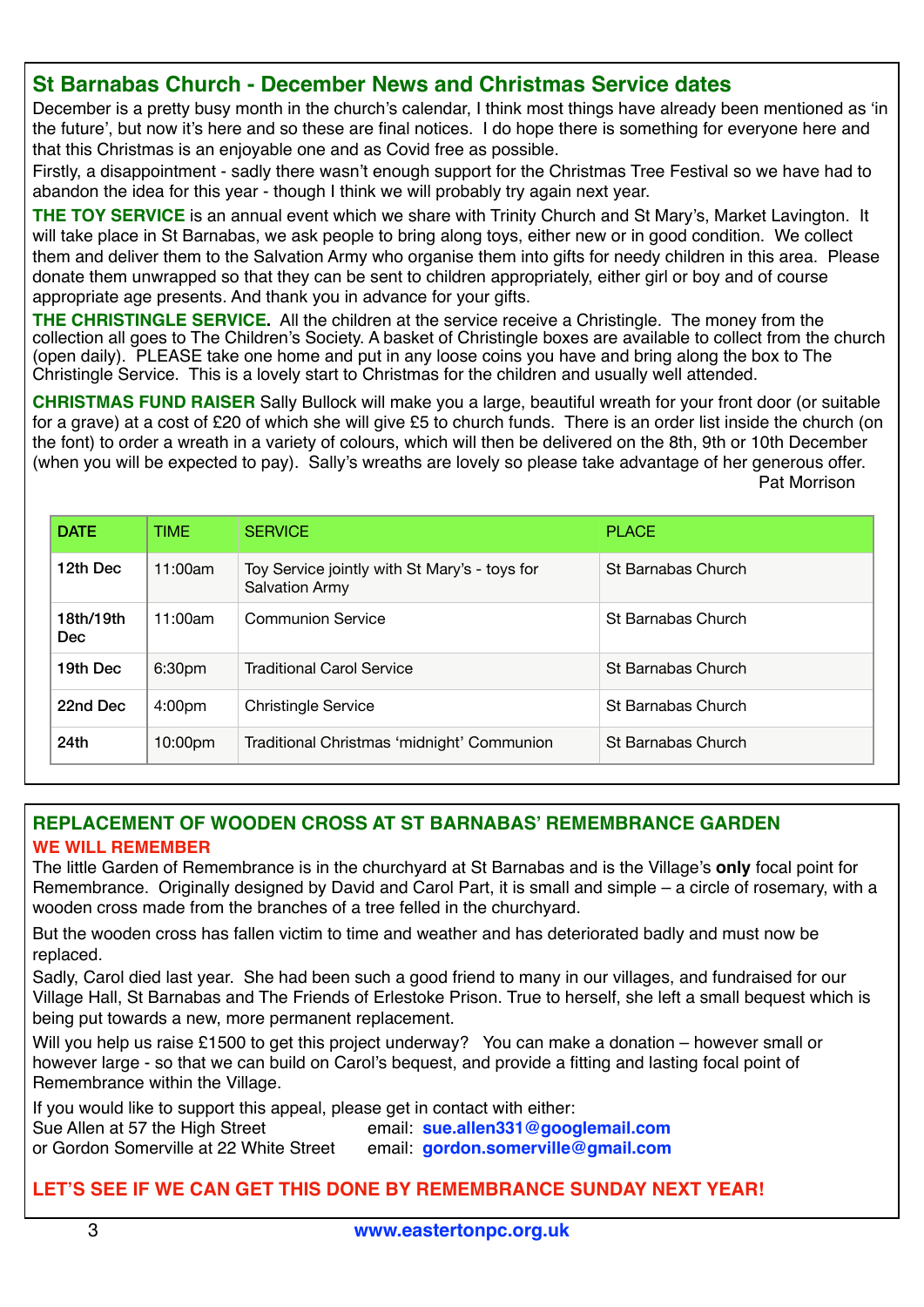# **WHAT'S YOUR STORY? Chris Seymour**

## **Q. How long have you lived in Easterton?**

*Lesley and I are new arrivals to Easterton and moved here to Strawberry Fields (aka the Jam Factory), about 3 months ago from Basingstoke.* 

#### **Q. What brought you here to Easterton?**

*Our daughter and her family live in Market Lavington so it is nice to be nearby*

# **Q. How would you describe your life to date in eight words or longer ?**

*Very varied*

# **Q. Where were you born?**

*Tring in Hertfordshire*

#### **Q. Education, where did you go to school/college/ university/other ?**

*William Penn Secondary School, East Dulwich, London*

#### **Q. Family, tell us a bit about your family?**

*My wife Lesley and I have been married for 56 years, we have 4 grown up children and 11 grandchildren* 

#### **Q.What is your greatest achievement ?**  *Waking up !*

#### **Q. What was your favourite or most interesting jobs?**

*Being an Accident and Emergency Crew Member and when I was a volunteer Police Chaplain for Hampshire Police. I hope to join Wiltshire Police soon.* 

#### **Q. What is your favourite occupation/hobby?**

*Table tennis ( I go to Market Lavington club) and Short Mat Bowls held in Easterton Village Hall, where we have met some great people and exercised at the same time. (Lesley is a keen knitter and plays Bowls too)*

#### **Q. If you could acquire any talent, what would it be?**

*Being a creative gardener.*

**Q. Who, in history, do you admire the most?** *Lord Jesus Christ.*

#### **Q. Do you have a favourite composer or music artist?**

*Elgar's music* 

#### **Q. Who is your favourite Author or book that you like?**

*Ruth Rendell, Ian Rankin and Peter Lovesey*

**Q. What's your favourite film/TV programme?** *Michael Portillo's Great Railway Journeys take you all around the world.*

#### **Q. Is there a plant/flower that is a particular favourite and why?**

*The Fuchsia, I love its elegant bell shaped flowers 'dancing' like ballerinas.* 

#### **Q. If you could eat only one meal for the rest of your days, what would it be?**

*Sausage, egg and chips.*

**Q. If you could be anywhere else in the world where would it be?** *Cornwall* 

## **Q. How have the COVID months/years been for you?**

*We moved here in the pandemic and are really happy here, enjoying the long walks with our dog, exploring the great array footpaths while enjoying the beautiful countryside. So this rural space has been a bonus during this period.* 



# **Easterton Sewing Bees**

These Wednesday evenings are proving popular with so many different skills being brought in by everyone. We have had two very interesting talks in our 'Show and Tell' while having a coffee break. Cathryne gave a wonderful insight to her passion for Crewel needlework with beautiful examples of her own work. While Kate showed examples of the tapestry seat covers originally made by her late mother but one was never finished, so Kate has taken it on and is in process of completing the last chair seat cover.

We welcome more people with all skills or wanting to learn to come along and join our lovely, lively group where we share our skills and knowledge. It is not just about sewing we would love some knitters to come along and share their skills or teach us beginners. Every Wednesday evening. See Village Hall events Page 6.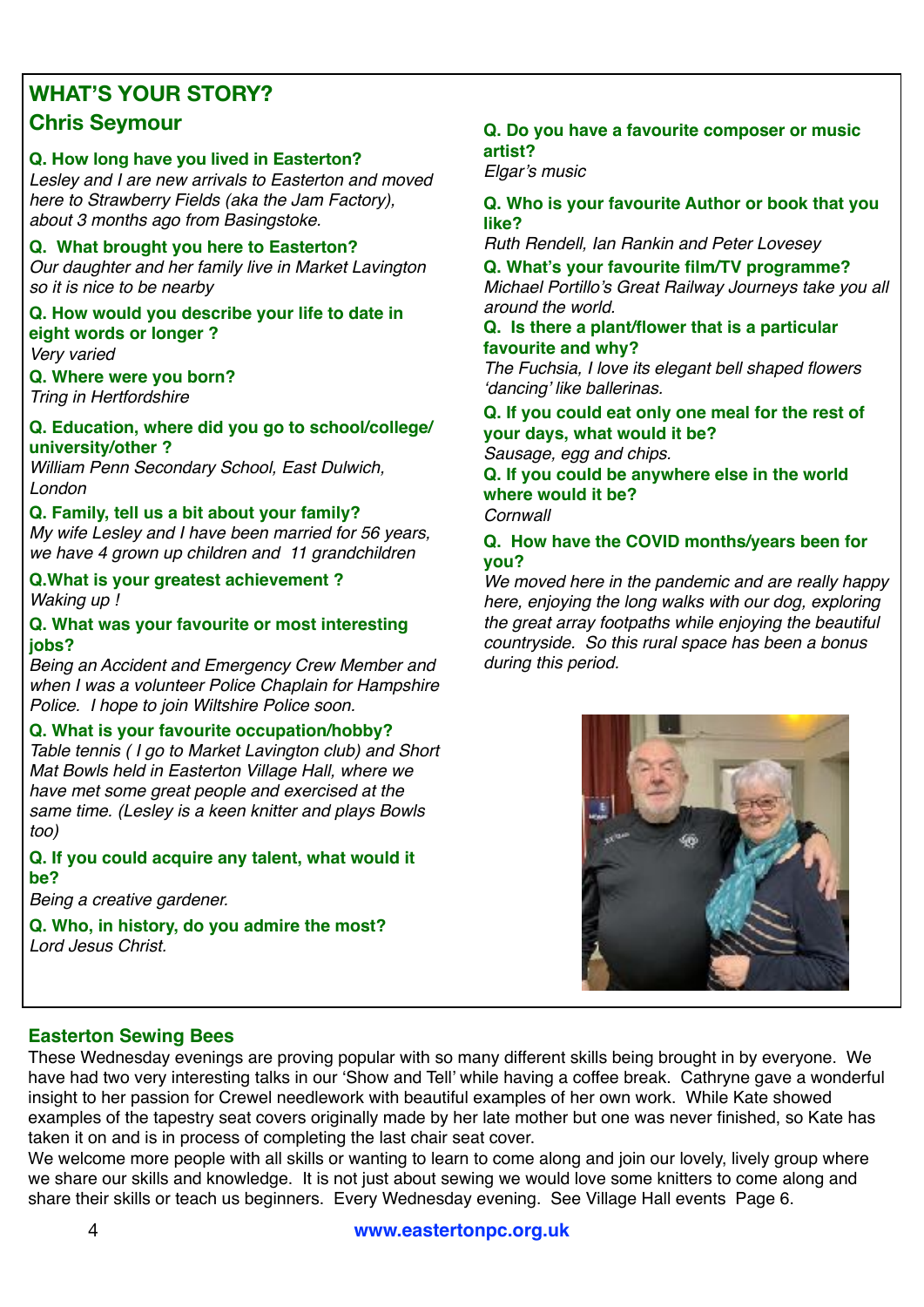# **A MESSAGE FROM COUNCILLOR DOMINIC MUNS FOR THE LAVINGTONS AND EASTERTON**

#### Email: **[dominic.muns@wiltshire.gov.uk](mailto:dominic.muns@wiltshire.gov.uk)** Mob: **07585 394178**

I was very alarmed to hear that there was an attempted dog theft from the Plain this month. We have heard of numerous reports in Wiltshire over the last year but this one was incredibly close to home in a popular and well visited area and seemed to be coordinated to include the slashing of the victim's car tyres presumably so she could not give chase. After making some enquiries this turned out to be "fake news", there was no attempted dog theft although it appears the vandalism to the car was accurately reported. There *have* been ongoing acts of trespass by hare coursers and opportunistic thefts from cars, sheds and gardens across the area recently and it's clear we need to keep an eye out whilst not being scared to enjoy our surroundings.

If you do spot anyone behaving strangely or a suspicious vehicle loitering somewhere please notify the police immediately on 101 and warn your neighbours for good measure.

As many of you know I try to attend every parish council meeting across the area. It allows me to give updates on the work Wiltshire Council is doing but crucially I get to speak to fellow residents and hear about the local issues that matter to them. It is finding a solution to our local issues that got me into this role, not the party politics which frankly is an utter embarrassment at the moment.

Recent public attendance at parish council meetings has been high and I think it reflects the strong communities we live in. A few examples of contributions include residents with planning applications who have presented their proposals or sought advice, people raising concerns about Highways issues, objections to planning applications, pitches for financial support towards local projects have been delivered and thanks has been given for parish council support.

Your local parish council meets every month and is the perfect forum for discussion, support and action on so many elements that make up our rural communities. Having a moan on Facebook about a local issue doesn't achieve much - aside from temporarily venting some pent-up frustration. If you want to make a change then your local parish council is the best place to start.

As a statutory consultee on Planning and Rights of Way matters as well as the local representative body within the Community Area Transport Group dealing with Highways projects, your parish council has a "seat at the table" in many important discussions. In addition, your parish council has access to a budget formed from part of our council tax payments, so it is equipped to support local projects to improve our community from CCTV and play equipment to skateboard ramps and community events.

Public participation at a parish council meeting takes place at the beginning and you are free to leave at any time! It is entirely acceptable to turn up, listen or say a few words and then leave to be back at home in front of the TV within twenty minutes!

Finally a plea… if anyone is interested in a paid role as a Youth Worker / Youth Club Manager in the Lavington area please drop me a line!

You may contact me about this or any other matter by email or phone. *Dominic Muns*

# **Wiltshire Council News Updates [www.wiltshire.gov.uk](http://www.wiltshire.gov.uk) YOU REPORT IT, WE SORT IT WITH MYWILTS**

Have you downloaded the reporting app MyWilts? - see the website: and find MyWilts section for more details, how to download and how to report any incident online: *What are you waiting for?* 

You can report a number of issues at your fingertips, these include: Potholes - Abandoned vehicles - Weather emergencies - Fly tipping - Overflowing litter bins - Graffiti - Dog mess and more.

Potholes in Kings Road is a case in point - please report any you see to Wiltshire Council

# **COUNCIL WARNING FOR ANYONE CAUGHT FLY-TIPPING**

**COUNCIL DESTROYS VEHICLE USED FOR FLY-TIPPING** 

# **KEEP UP TO DATE WITH ROADWORKS IN COUNTY**

Click on the **[One Network Map](https://wiltshire.us5.list-manage.com/track/click?u=2883905f726c9fc694bef8b9e&id=5d7cecf1ef&e=98c7e020c7)** and type Wiltshire into the search box.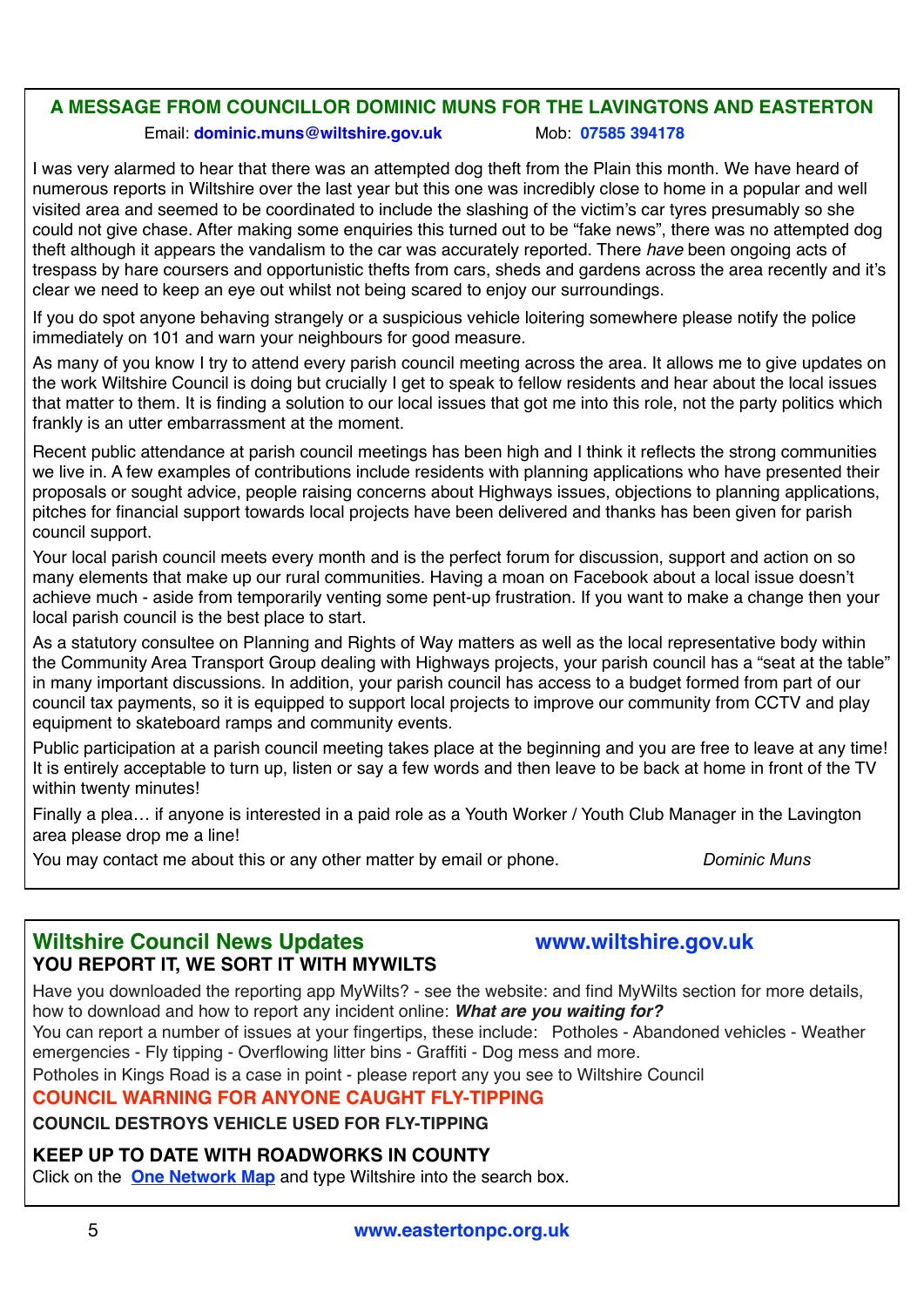# **EASTERTON VILLAGE HALL NEWS**

Registered Charity Number: 305510

# **THE EASTERTON AND EASTCOTT VILLAGE REMEMBRANCE SUNDAY LUNCH (14TH NOVEMBER)**

A huge thank you to everyone who supported the Remembrance Day commemorations this year. At the Remembrance Sunday Service in St Barnabas Church, the chair of the Parish Council laid a wreath on behalf of us all, and individual crosses were laid in our small Memorial Garden in the churchyard.

The Village Hall then hosted a curry lunch, prepared by the 'chefs' of the village. Some 70 villagers attended each event. Final reckoning is not complete, but already over £1,000 has been contributed from the Church Service and the Lunch to be shared with our charities. Thank you to all who contributed and attended to make this another memorable Remembrance Sunday.



**There** was not much left of an excellent meal as shown in this picture of the remnants of the puddings.

| <b>Weekly Village</b><br><b>Hall Activities</b> | <b>Activity</b>                                                        | <b>Time</b>                                                                                | <b>Organiser Contact Details</b>                                     |
|-------------------------------------------------|------------------------------------------------------------------------|--------------------------------------------------------------------------------------------|----------------------------------------------------------------------|
| <b>MONDAY</b>                                   | Positive Connections: Dog Scent training                               | 4.00pm - 8:30pm                                                                            | Jo Thistleton-Dyer<br>Mob: 07737 205884<br>Email: dyer@hotmail.co.uk |
| <b>TUESDAY</b>                                  | Marlborough and District Canine Society                                |                                                                                            | Dave Long<br>Tel: 01380 720660                                       |
| <b>WEDNESDAY</b>                                | The Easterton Sewing Bees                                              | 7:00pm - 9:30pm                                                                            | Judy Boyt. Mob: 07860 242836<br>Helen Hardman. Mob: 07584 060644     |
| <b>THURSDAY</b>                                 | Short Mat Bowls and Social Club                                        | 7:00pm                                                                                     | Chris Saunders. Tel: 01380 812317                                    |
| <b>FRIDAY</b>                                   | Yoga with Ginny                                                        | 10:30pm- 12 noon                                                                           | Ginny Clother. Mob: 07973 517029                                     |
| <b>FRIDAY</b>                                   | Circuit training                                                       | 7:00pm - 8:00pm                                                                            | Ben Jones. Mob: 07554 692988                                         |
| <b>Rags2Riches4Schools</b>                      | 7th December 2021<br>Urchfont School is hosting a fundraising clothing | <b>RSPB NOTES FOR ENVIRONMENT</b><br>DO MORE FOR NATURE AND LOOK ON THE FOLLOWING<br>LINK: |                                                                      |

collection.

Do you have clothes in your wardrobe you no longer wear?

Please help us fundraise by donating your **GOOD** quality, unwanted, re-usable (clean, dry and wearable) clothes and accessories. For a full list of items that can be donated please

visit: **[www.rags2riches4schools.co.uk/what-we](http://www.rags2riches4schools.co.uk/what-we-collect/)[collect/](http://www.rags2riches4schools.co.uk/what-we-collect/)**

**[www.rspb.org.uk/get-involved/activities/my-climate](https://www.rspb.org.uk/get-involved/activities/my-climate-action/)[action/](https://www.rspb.org.uk/get-involved/activities/my-climate-action/)**  Go peat free in your garden Plant a tree or shrub, they provide food and shelter for wildlife

Love your logs and leaves - don't tidy up as it will attract all the best things: woodlice, worms, fungi and bacteria that helps the creatures who feast on them. Garden Naturally - don't use pesticides or weedkillers. Keep your bird feeders clean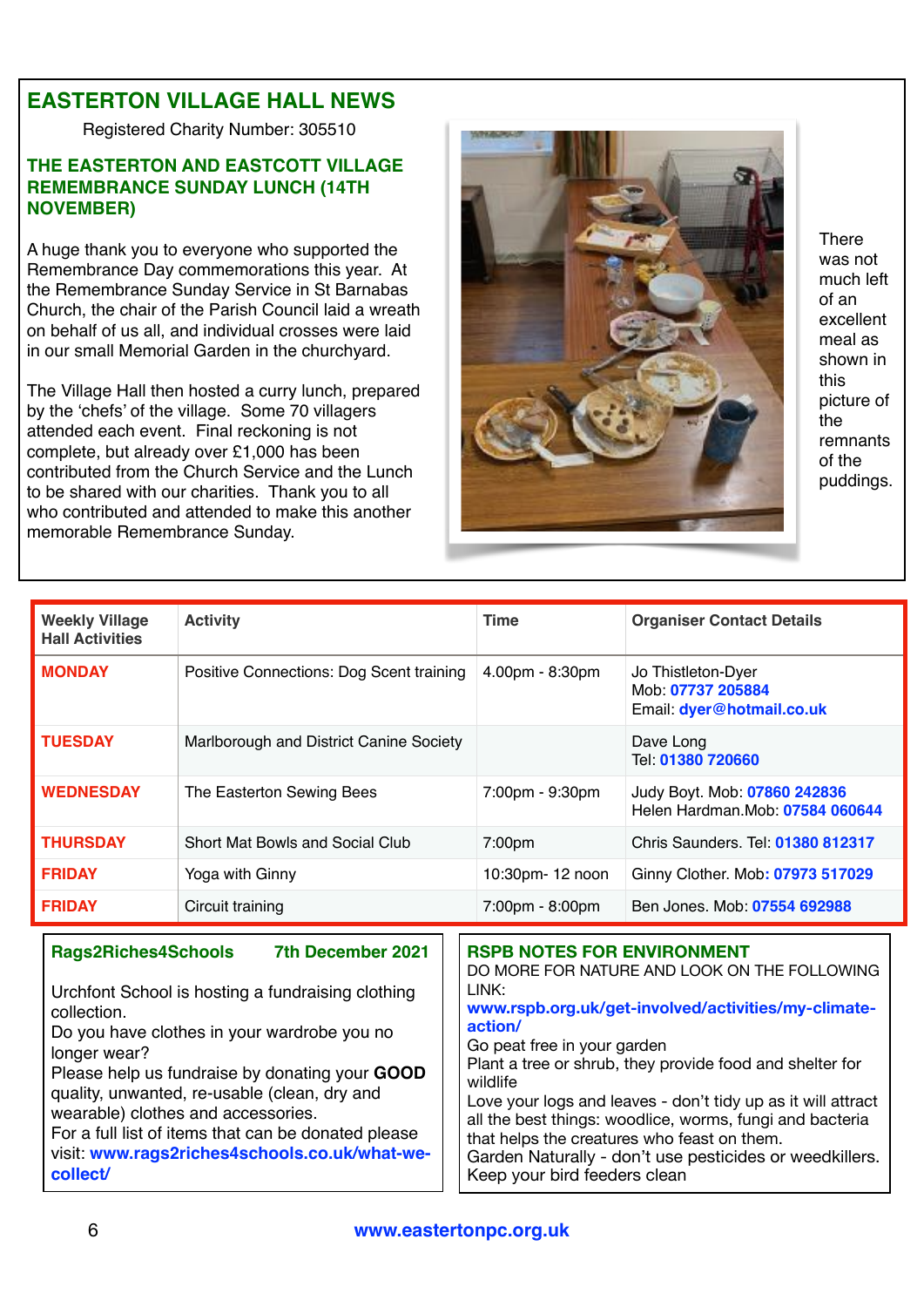#### **NEWS FROM DAUNTSEY ACADEMY PRIMARY SCHOOL**

As always, Christmas is upon us just as the leaves are falling and we find ourselves busy dusting off our angel wings and polishing our halos before we know it!

I would like to take this opportunity to thank all those parents who came along to our open days during November and would welcome any of you who would like to still visit to give us a call to arrange a time in December. Whether you are choosing a school for your little one for September or moving to the area and needing a place during the year, it is so important to visit the school you are considering for your child and we welcome you all to come and see DAPS for yourselves.

I wish you all a wonderful Christmas season!

*Philippa Winbolt, Headteacher.*

# **CALENDAR OF VILLAGE AND OTHER LOCAL EVENTS**

**FOR NEW UPDATES PLEASE LOOK ON THE EASTERTON WEBSITE [www.eastertonpc.org.uk](http://www.eastertonpc.org.uk)**

**If you have a community event coming up please do let the editor know so it can be shown in this section.** 

# **EASTERTON PARISH DEFIBRILLATOR**

A reminder that the Defibrillator location is on the wall of the Royal Oak Pub (Oak Lane side) it is an unlocked cabinet.

There was an excellent well attended Defibrillator training evening in the Easterton Village Hall last month, where attendees were able to either refresh or learn how to help and use the defibrillator . Something I would advise everyone to learn what to do in an emergency if someone collapses AND IS NOT BREATHING. Here's what to do: